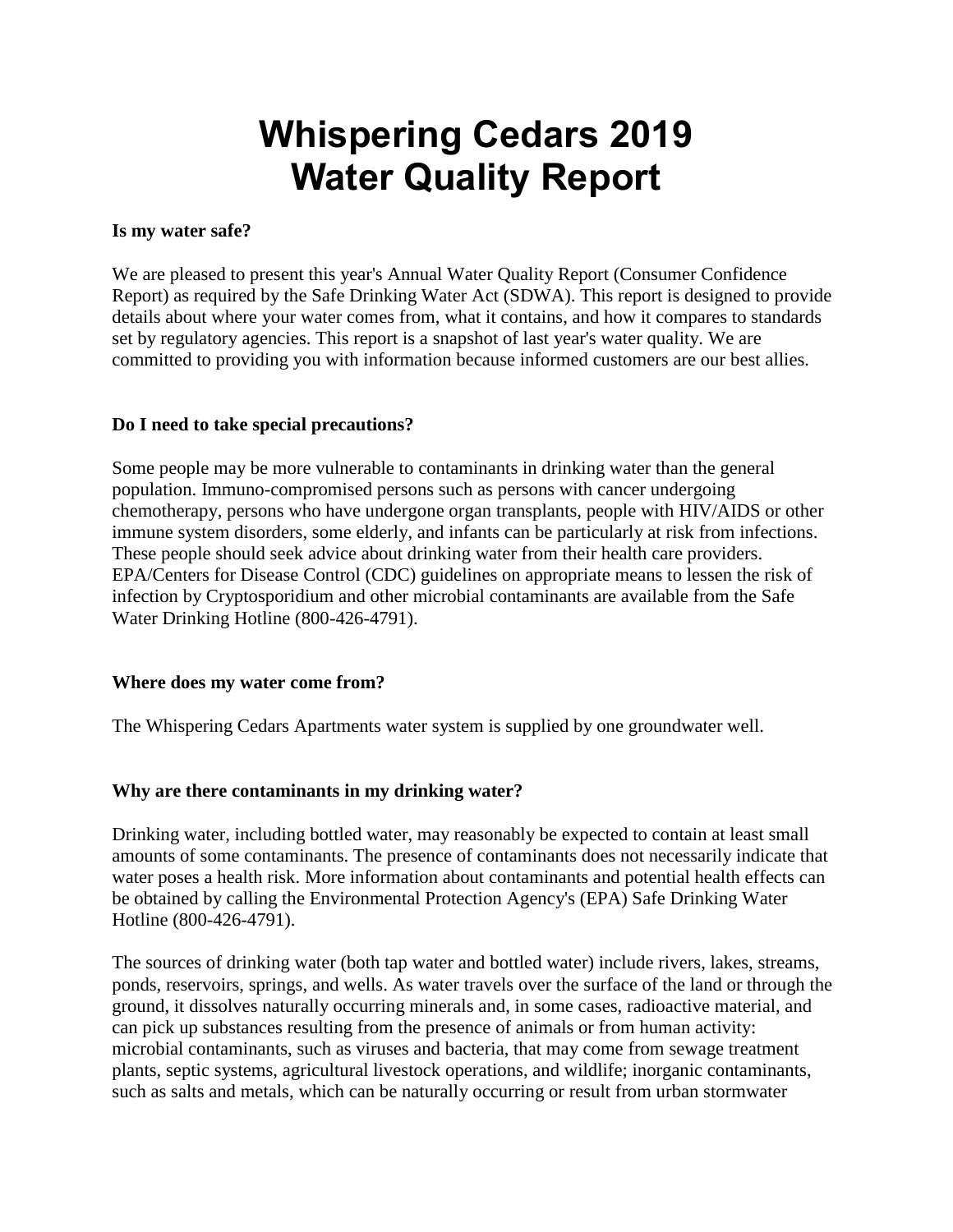runoff, industrial, or domestic wastewater discharges, oil and gas production, mining, or farming; pesticides and herbicides, which may come from a variety of sources such as agriculture, urban stormwater runoff, and residential uses; organic chemicals, including synthetic and volatile organic chemicals, which are by-products of industrial processes and petroleum production, and can also come from gas stations, urban stormwater runoff, and septic systems; and radioactive contaminants, which can be naturally occurring or be the result of oil and gas production and mining activities.

To ensure that tap water is safe to drink, EPA limits the amount of contaminants in drinking water. Food and Drug Administration (FDA) regulations establish limits for contaminants in bottled water which must provide the same protection for public health

# **Water Conservation Tips**

Did you know that the average U.S. household uses approximately 400 gallons of water per day or 100 gallons per person per day? Luckily, there are many low-cost and no-cost ways to conserve water. Small changes can make a big difference - try one today and soon it will become second nature.

- Take short showers a 5-minute shower uses 4 to 5 gallons of water compared to up to 50 gallons for a bath.
- Shut off water while brushing your teeth, washing your hair and shaving and save up to 500 gallons a month.
- Use a water-efficient showerhead. They're inexpensive, easy to install, and can save you up to 750 gallons a month.
- Run your clothes washer and dishwasher only when they are full. You can save up to 1,000 gallons a month.
- Water plants only when necessary.
- Fix leaky toilets and faucets. Faucet washers are inexpensive and take only a few minutes to replace. To check your toilet for a leak, place a few drops of food coloring in the tank and wait. If it seeps into the toilet bowl without flushing, you have a leak. Fixing it or replacing it with a new, more efficient model can save up to 1,000 gallons a month.
- Adjust sprinklers so only your lawn is watered. Apply water only as fast as the soil can absorb it and during the cooler parts of the day to reduce evaporation.
- Teach your kids about water conservation to ensure a future generation that uses water wisely. Make it a family effort to reduce next month's water bill!
- Visit [www.epa.gov/watersense](http://www.epa.gov/watersense) for more information.

# **Cross Connection Control Survey**

The purpose of this survey is to determine whether a cross-connection may exist at your home or business. A cross connection is an unprotected or improper connection to a public water distribution system that may cause contamination or pollution to enter the system. We are responsible for enforcing cross-connection control regulations and insuring that no contaminants can, under any flow conditions, enter the distribution system. If you have any of the devices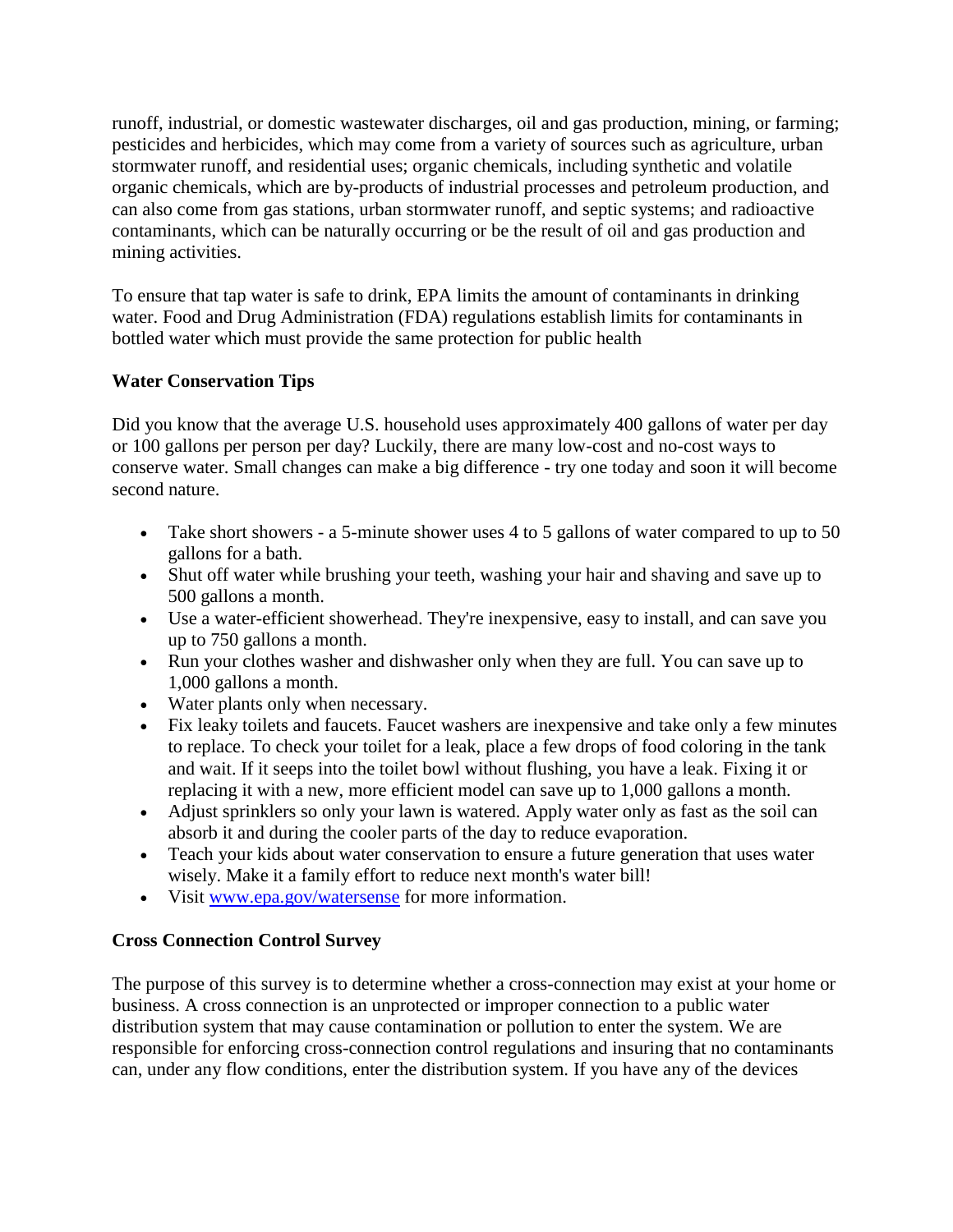listed below please contact us so that we can discuss the issue, and if needed, survey your connection and assist you in isolating it if that is necessary.

- Boiler/ Radiant heater (water heaters not included)
- Underground lawn sprinkler system
- Pool or hot tub (whirlpool tubs not included)
- Additional source(s) of water on the property
- Decorative pond
- Watering trough

#### **Source Water Protection Tips**

Protection of drinking water is everyone's responsibility. You can help protect your community's drinking water source in several ways:

- Eliminate excess use of lawn and garden fertilizers and pesticides they contain hazardous chemicals that can reach your drinking water source.
- Pick up after your pets.
- If you have your own septic system, properly maintain your system to reduce leaching to water sources or consider connecting to a public water system.
- Dispose of chemicals properly; take used motor oil to a recycling center.
- Volunteer in your community. Find a watershed or wellhead protection organization in your community and volunteer to help. If there are no active groups, consider starting one. Use EPA's Adopt Your Watershed to locate groups in your community, or visit the Watershed Information Network's How to Start a Watershed Team.
- Organize a storm drain stenciling project with your local government or water supplier. Stencil a message next to the street drain reminding people "Dump No Waste - Drains to River" or "Protect Your Water." Produce and distribute a flyer for households to remind residents that storm drains dump directly into your local water body.

#### **Additional Information for Lead**

If present, elevated levels of lead can cause serious health problems, especially for pregnant women and young children. Lead in drinking water is primarily from materials and components associated with service lines and home plumbing. Whispering Cedars Water System is responsible for providing high quality drinking water, but cannot control the variety of materials used in plumbing components. When your water has been sitting for several hours, you can minimize the potential for lead exposure by flushing your tap for 30 seconds to 2 minutes before using water for drinking or cooking. If you are concerned about lead in your water, you may wish to have your water tested. Information on lead in drinking water, testing methods, and steps you can take to minimize exposure is available from the Safe Drinking Water Hotline or at [http://www.epa.gov/safewater/lead.](http://www.epa.gov/safewater/lead)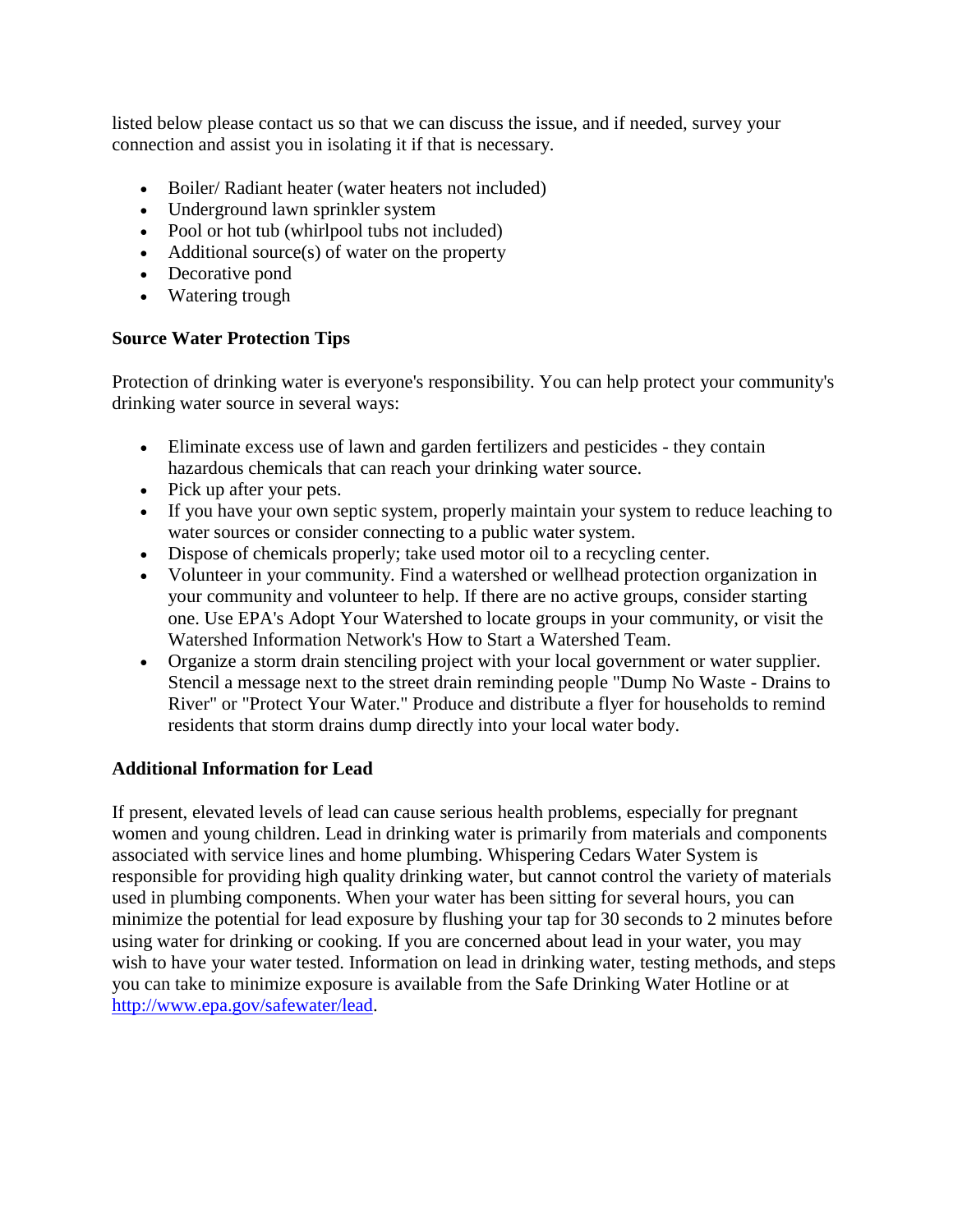#### **For more information please contact:**

Joe Bob, Utility Manager P.O. Box 157 Deming, WA 98244 360-389-1597 [JBob@nooksack-nsn.gov](mailto:JBob@nooksack-nsn.gov)

# **Water Quality Data Table**

In order to ensure that tap water is safe to drink, EPA sets regulations to limit contaminants in water provided by public water systems. The table below lists all contaminants that were detected during 2019. Although many more contaminants were tested, only those substances listed below were found in your water.

All sources of drinking water contain some naturally occurring contaminants. At low levels, these substances are generally not harmful in our drinking water. Removing all contaminants would be extremely expensive, and in most cases, would not provide increased protection of public health. A few naturally occurring minerals may improve the taste of drinking water and have nutritional value.

The EPA or the State requires us to monitor for certain contaminants less than once per year because the concentrations of these contaminants do not vary significantly from year to year, or the system is not considered vulnerable to this contamination. As such, some of our data, though representative, may be more than one year old. Please see definitions in the table below.

| <b>Unit Descriptions</b> |                      |  |  |  |
|--------------------------|----------------------|--|--|--|
| <b>Term</b>              | <b>Definition</b>    |  |  |  |
| mg/L                     | milligrams per liter |  |  |  |

|            | <b>Important Drinking Water Definitions</b>                                                                                                                                                       |  |  |  |  |
|------------|---------------------------------------------------------------------------------------------------------------------------------------------------------------------------------------------------|--|--|--|--|
| Term       | <b>Definition</b>                                                                                                                                                                                 |  |  |  |  |
| <b>MCL</b> | Maximum Contaminant Level: The highest level of a contaminant that is allowed in drinking water. MCLs<br>are set as close to the MCLGs as feasible using the best available treatment technology. |  |  |  |  |
| AL         | Action Level: The concentration of a contaminant which, if exceeded, triggers treatment or other<br>requirements which a water system must follow.                                                |  |  |  |  |